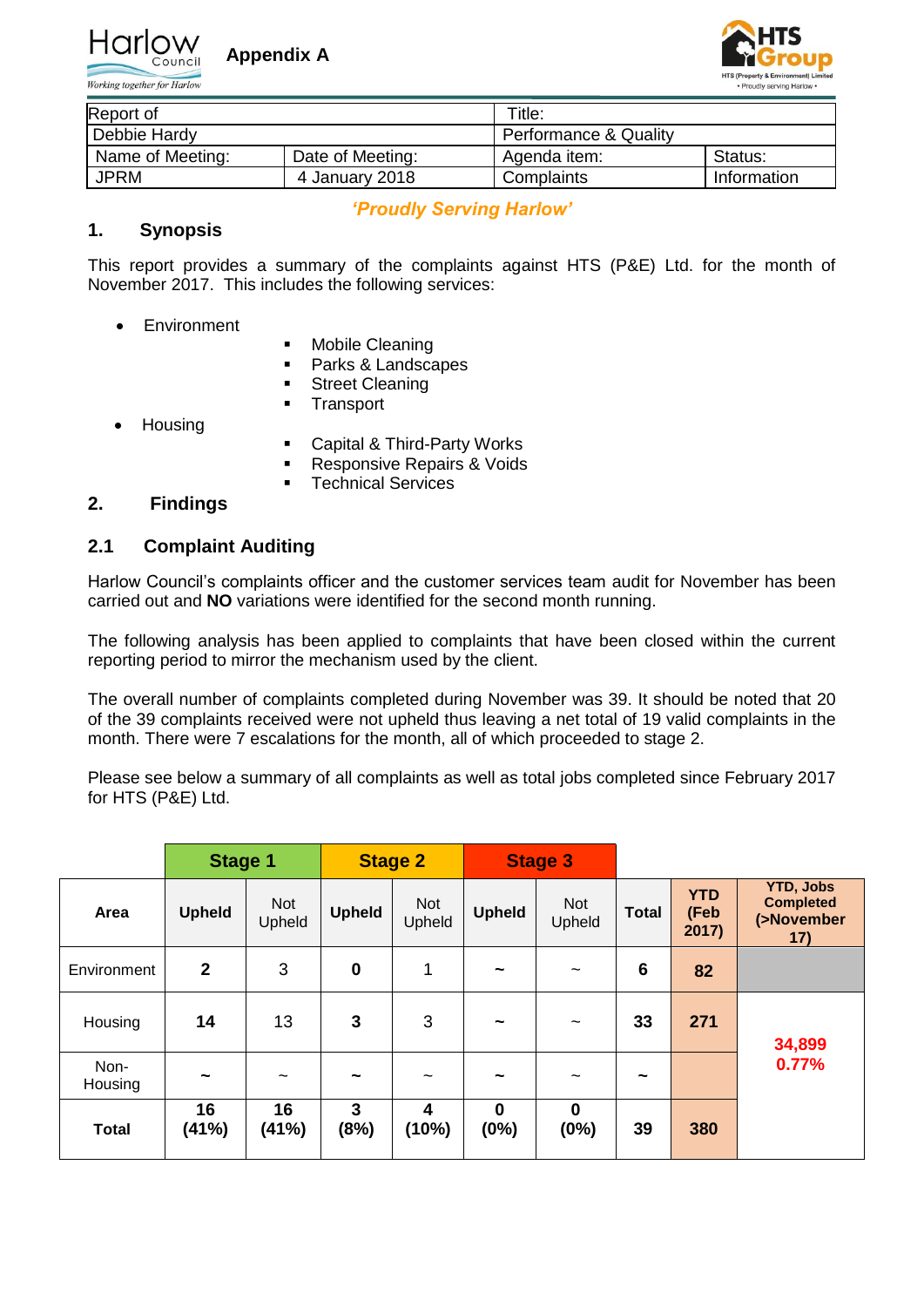



The below chart summarises the volume of all **Upheld** and **Not Upheld** complaints closed over the last month.



# **HTS All Complaints Analysis**

# **Upheld Complaints**

The chart below shows all **Upheld** complaints over the last month.



# **HTS Upheld Complaints Analysis**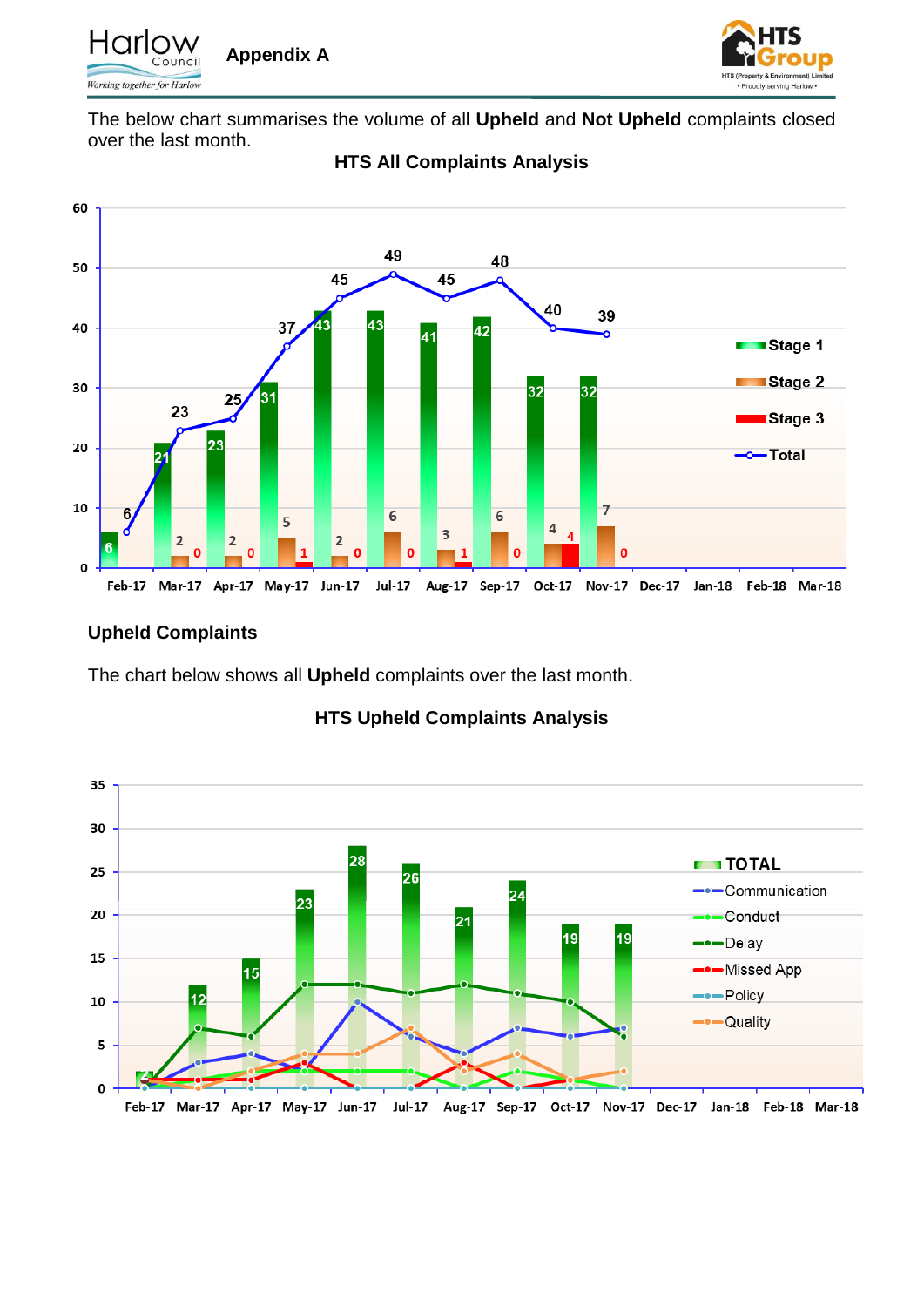



### **Complaints Investigation and Learning**

Following in-depth review of all complaints during September, there has been a marked improvement in the number of complaints particularly around delays to works. November saw a steady decline in complaints in that area to 6 from its peak of 13 in August 17.

The two main areas of development remain as "delays timescales" and "communication" as expected in this industry. Despite the concerns these two areas only account for 0.44% of all housing jobs completed excluding environment. Notwithstanding that all findings are shared with the relevant teams to identify any shortfalls in processes and behaviours.

In addition, performance team now carries out complaints review with Business support team fortnightly to identify areas of improvement on quality of responses to the residents at stage 1. This process is in response to the increase in complaints escalation to stage 2 and 3 where stage 1 response did not fully address tenants' complaints.

Please see below extracts of 13 complaints that were upheld at stage 1; 6 for delays in work and 7 for lack of communication against 3,611 jobs in November.

#### **Communication**

- 1. Complaint originated as we did not note customers wishes for a pm appointment. Although the work was completed within time scales as a S1, the complaint was upheld due to a lack of communication during the process.
- 2. Initially requested via enquiry at Contact Harlow, customer was not notified that the grass cutting season had ended, and we did not notify the customer of this. Thus, resulting in a S1 complaint.
- 3. Wrong trade sent initially, customer wanted pm visits and whilst we booked appointment for between 12.00 and 2.00, our operative arrived at 11.50 so the appointment was missed resulting in the complaint.
- 4. Initial appointment identified parts required. Follow on appointment made and kept. However, we arrived without the parts to fix the heating as the information had not been noted on our system.
- 5. Cancellation letter sent to customer to vacate the home as our contractors were carrying out asbestos removal. However, this letter was not received by customer which led to the stage 1 complaint.
- 6. We have followed the correct procedure & are still within timescales set by HDC but we did change window repair at the last minute without sufficient notice.
- 7. Due to the poor customer service, you have received in this instance and the time taken for us to respond to and undertake the necessary works

#### **Delay/time scale not met**

- 1. It was necessary to rearrange appointment for the next day at short notice.
- 2. Fencing repair delayed due to high volume of works outstanding and yet to be carried out.
- 3. Fencing repair delayed due to high volume of works outstanding and yet to be carried out.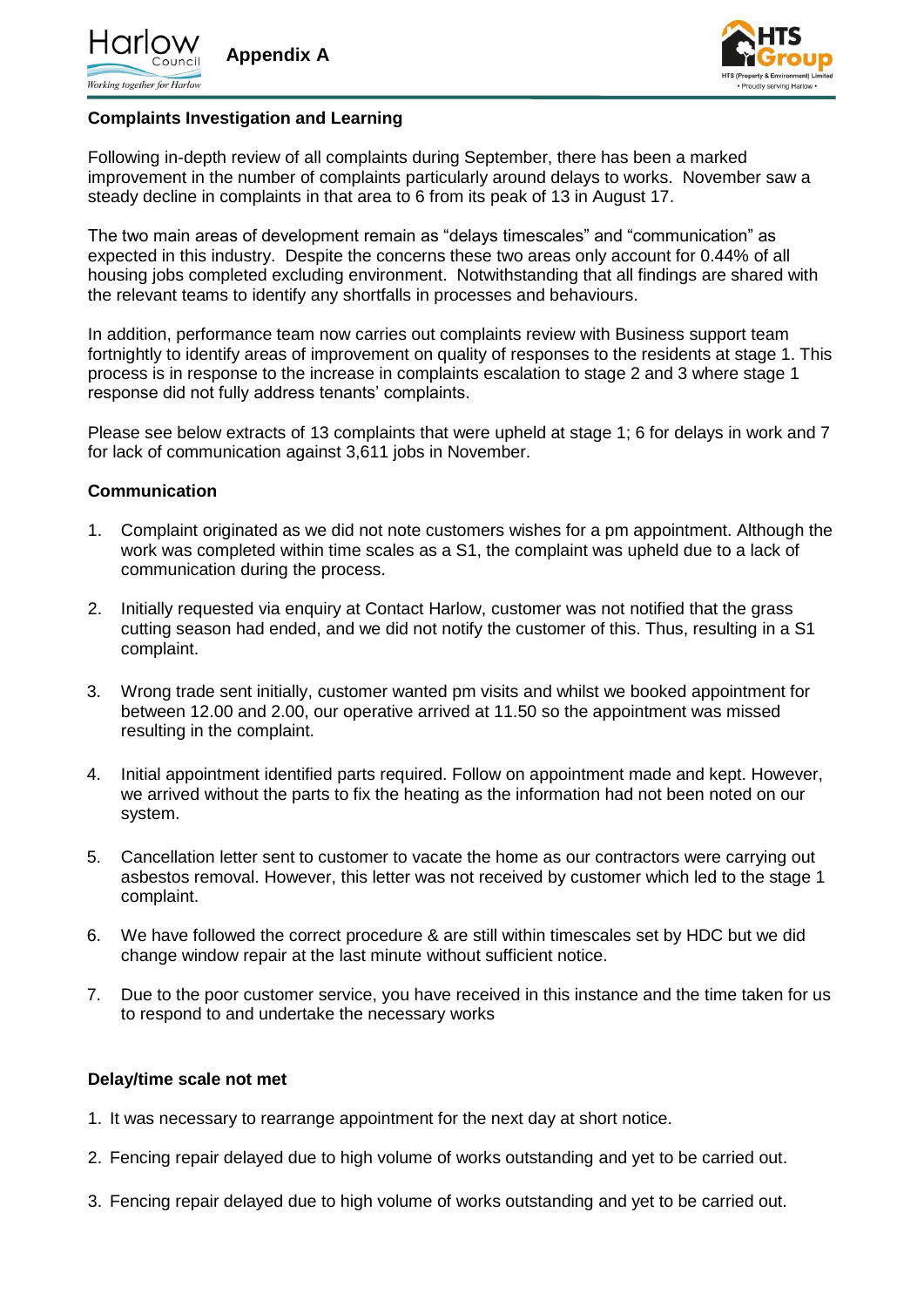



- 8. Job delayed beyond target time due to the lack of customer care and communication received.
- 9. Delay in job would have caused the customer an element of inconvenience
- 10. Due to the lack of customer care and communication received when job completed late.

#### **Complaint Escalation Review**

Please see below a summary of complaints escalating to stage 2.

#### **Stage 2 complaints**

- 1. Customer was unhappy with time taken to locate leak from the above property causing substantial damage. the complaint was **upheld** due to poor customer service and the time taken to carry out the necessary works.
- 2. Customer felt that the stage 1 response did not answer the complaint, however we had carried out the work the customer need but further works were identified during a meeting the complaint was **not upheld**.
- 3. Customer unhappy with the time taken to carry out works to the door entry system. The complaint was **upheld.** However, the delay was beyond our control as OpenView were waiting for a part for the access panel.
- 4. Customer unhappy that he did not receive a response to the stage 1 complaint and that he must wait up to 52 weeks for the works to be carried out. The complaint was **not upheld** as the letter had been sent within the time scales for the complaints policy, and the works will be carried out within agreed time frames.
- 5. Customer unhappy that we arrived ten minutes early for the agreed appointment as confirmed in the stage 1 complaint and will now have to wait again for the works to be carried out. The complaint was **up held** as we arrived early for the appointment.
- 6. Customer unhappy with the stage 1 response as they felt we had given her incorrect information with regards to the location of the stopcock within the property. The complaint was **not upheld** as the information given within the stage 1 complaint was correct.
- 7. Customer unhappy with the time taken to repair the heating and feels that we should maintain the system better. The complaint was **not upheld** as we attended within agreed time scales and policies.

#### **Stage 3 complaints**

There were no stage 3's for November.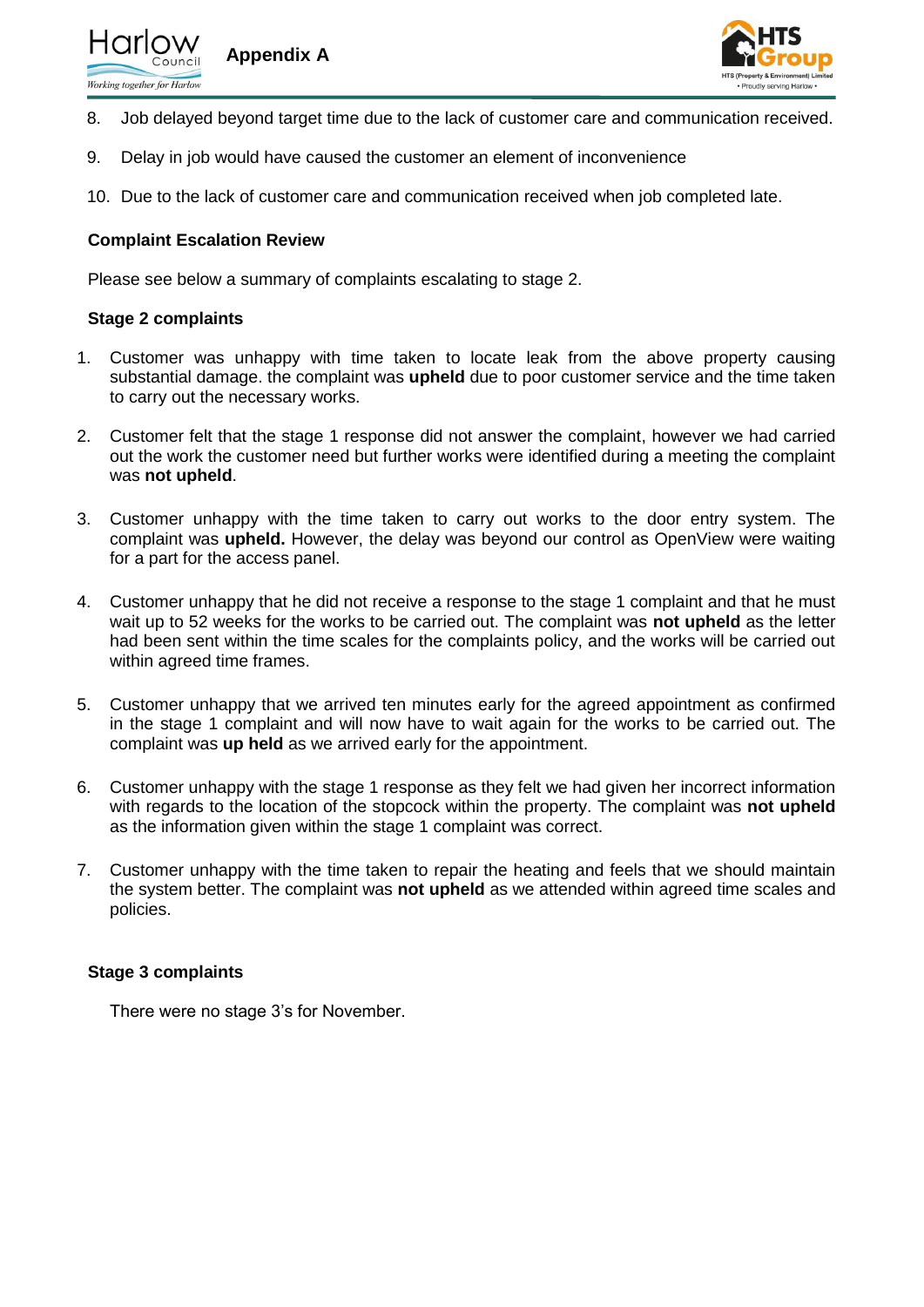



#### **Gas breakdown complaints review**

It should be noted that since April the total number of complaints received against our heating department stands at 24; 17 of these complaints were **not upheld** leaving a total number of valid complaints of 7. This amounts to 0.8 complaint per month which reflects excellent KPI performance.

The chart below shows which areas the complaints were upheld.



#### **Summary:**

Complaints report is shared with team supervisors/managers to highlight areas of concerns particularly around quality, however it remains one of the high performing work streams in HTS.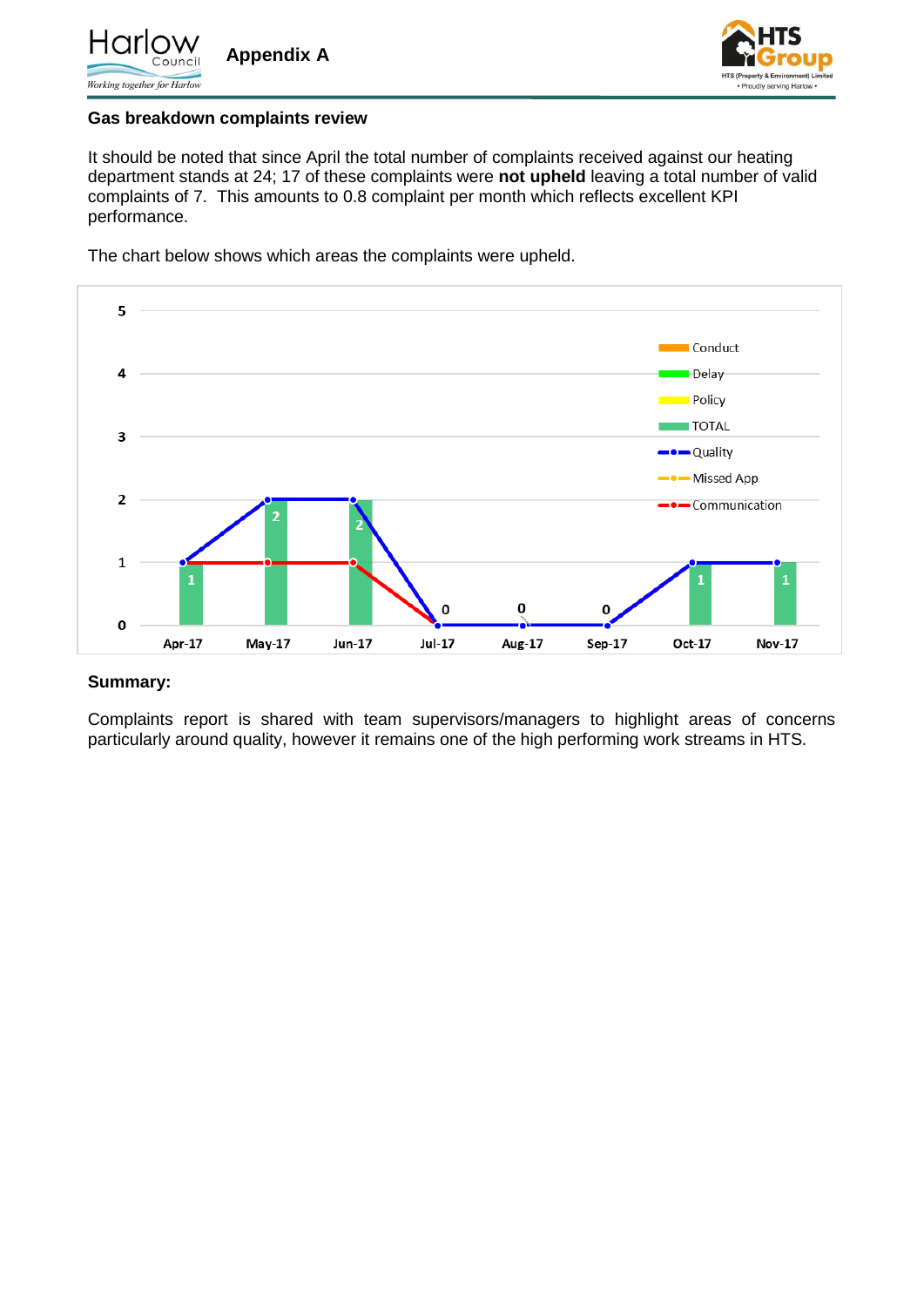



## Please see below an overview of ALL complaint areas

|                        |               |        | <b>Capital &amp; Third Party</b> |        |               |        |               |        | <b>Response Repairs &amp; Voids</b> |        |        |               |
|------------------------|---------------|--------|----------------------------------|--------|---------------|--------|---------------|--------|-------------------------------------|--------|--------|---------------|
| <b>Complaint Areas</b> |               |        |                                  | 2      |               | З.     |               |        |                                     |        |        |               |
|                        | <b>Upheld</b> | Not-   | Upheld                           | Not-   | <b>Upheld</b> | Not-   | <b>Upheld</b> | Not-   | Upheld                              | Not-   | Upheld | Not-          |
|                        |               | Upheld |                                  | Upheld |               | Upheld |               | Upheld |                                     | Upheld |        | <b>Upheld</b> |
| Communication          |               |        |                                  |        |               |        | 5             |        |                                     |        |        |               |
| Conduct                |               |        |                                  |        |               |        |               | 2      |                                     |        |        |               |
| Delay                  |               |        |                                  |        |               |        | 5             | 8      | 2                                   | 1      |        |               |
| Missed App             |               |        |                                  |        |               |        | 3             |        |                                     |        |        |               |
| Policy                 |               |        |                                  |        |               |        |               |        |                                     | 2      |        |               |
| Quality                |               |        |                                  |        |               |        |               |        |                                     |        |        |               |
| Total                  |               | 1      | 0                                | 0      | 0             | 0      | 13            | 12     | 3                                   | 3      |        | 0             |

|                        |        |                |               | <b>Technical Services</b> |          |                |        |                | Environmental |                |        |                |
|------------------------|--------|----------------|---------------|---------------------------|----------|----------------|--------|----------------|---------------|----------------|--------|----------------|
| <b>Complaint Areas</b> |        |                |               |                           |          | 3              |        |                |               |                |        |                |
|                        | Upheld | Not-<br>Upheld | <b>Upheld</b> | Not-<br>Upheld            | Upheld   | Not-<br>Upheld | Upheld | Not-<br>Upheld | Upheld        | Not-<br>Upheld | Upheld | Not-<br>Upheld |
| Communication          |        |                |               |                           |          |                |        |                |               |                |        |                |
| Conduct                |        |                |               |                           |          |                |        |                |               |                |        |                |
| Delay                  |        |                |               |                           |          |                |        | 1              |               |                |        |                |
| Missed App             |        |                |               |                           |          |                |        |                |               |                |        |                |
| Policy                 |        |                |               |                           |          |                |        | 1              |               |                |        |                |
| Quality                |        |                |               |                           |          |                | 1      | 1              |               |                |        |                |
| Total                  | 0      | 0              | 0             | 0                         | $\Omega$ | 0              | っ      | 3              | 0             |                |        | 0              |

# **There were no non-housing complaints during November 2017**

## *Glossary:*

#### *Quality of work*

*Level of service provided and work completed.*

#### *Missed Appointment*

*HTS (P&E) Ltd. missing pre-booked appointments.*

#### *Delay*

*Time taken for repair requests to be carried out/customer's perception of when work should be carried out but generally within priority.*

#### *Communication*

*Advising customers if appointments are going to be delayed or follow on works are required.*

## *Conduct*

*Customers' perception of all staff at HTS (P&E) Ltd.*

## *Policy*

*Joint policy arrangements between HTS (P&E) Ltd. and Harlow Council that customers feel both should provide.*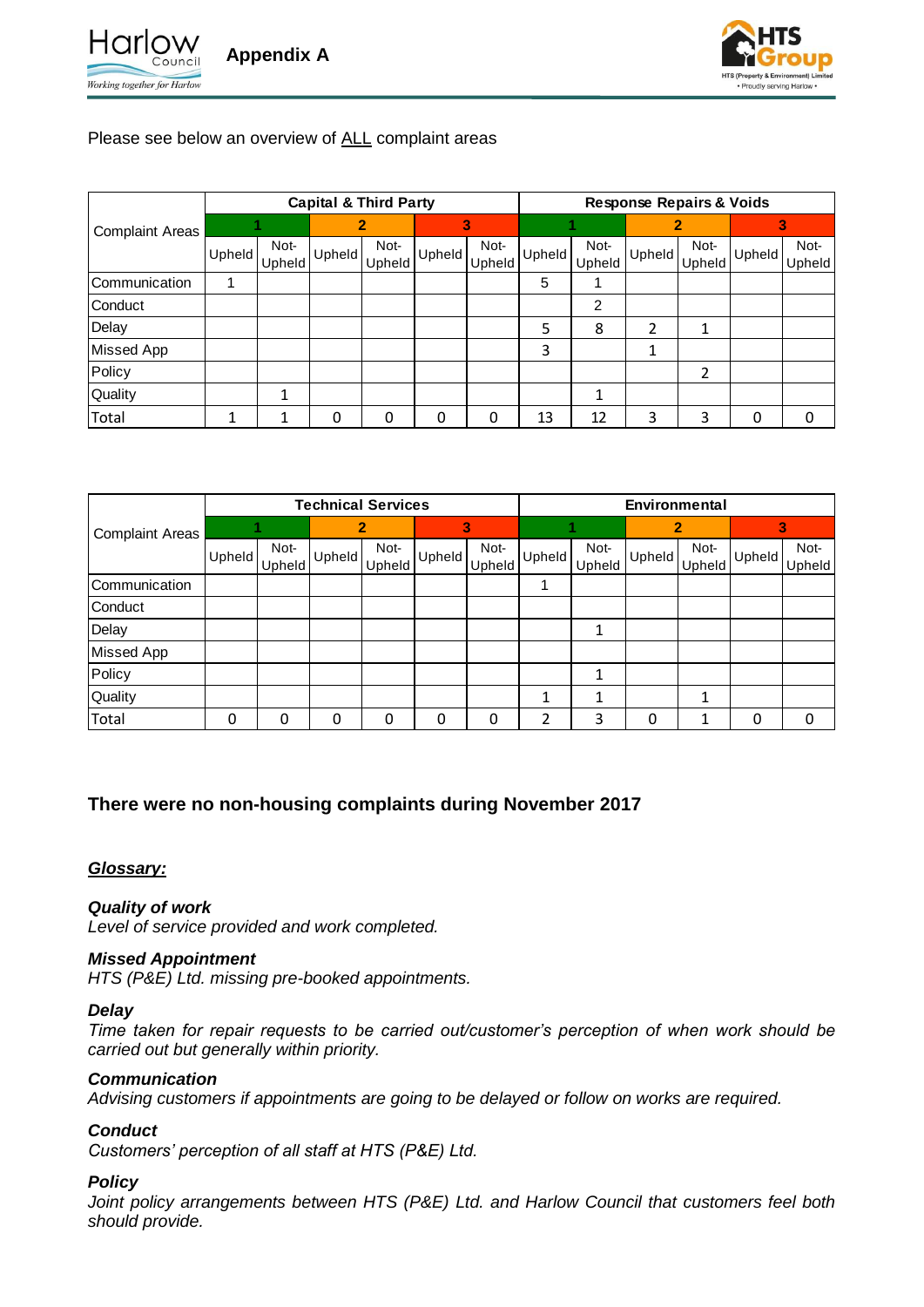



### **3 Members' enquiries**

The reports for November 2017 identified **Twenty-three** returns for members' enquiries. Member enquiries are now reviewed daily and the Customer Service Team have been tasked with advising members of all completions by e-mail within a 10-working day period if passed to other departments and one working day for general enquires.

All members' enquiries were completed within allocated response timescale.

**Red Text** indicates enquiry exceeding target response time of 10 working days.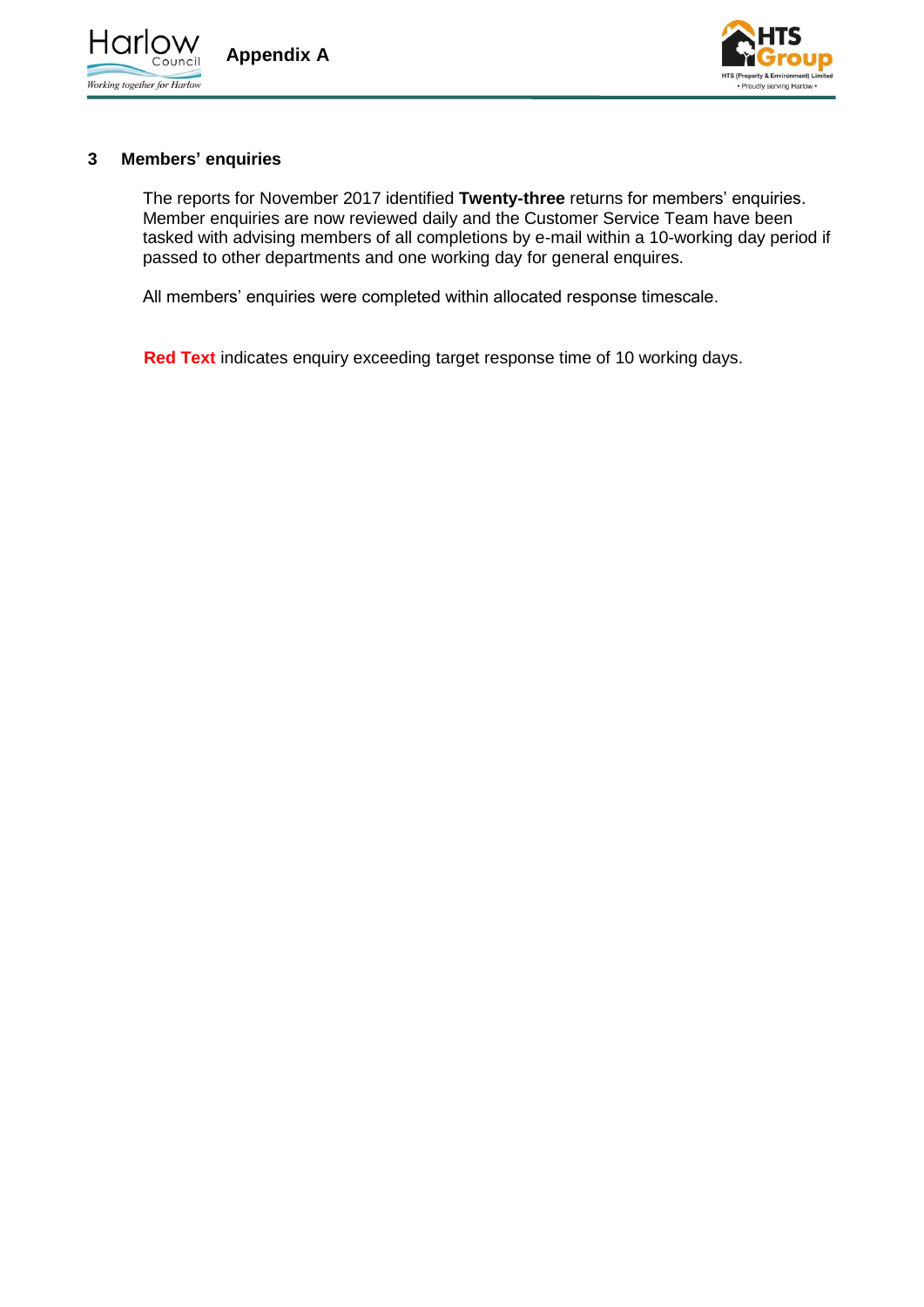



# **Appendix (a): Members' Enquiries**

| <b>Councillor</b>              | <b>Date</b><br>received<br>at HDC | <b>Date</b><br>received<br>in admin | <b>Target</b><br><b>Date</b> | <b>Service</b>                                        | <b>Details</b>                                                                                                                                                                         | <b>Outcome</b>                                                                                                                                                                                                                                                                                                                                      | <b>Date</b><br>response<br>to Cllr |
|--------------------------------|-----------------------------------|-------------------------------------|------------------------------|-------------------------------------------------------|----------------------------------------------------------------------------------------------------------------------------------------------------------------------------------------|-----------------------------------------------------------------------------------------------------------------------------------------------------------------------------------------------------------------------------------------------------------------------------------------------------------------------------------------------------|------------------------------------|
| <b>Cllr David</b><br>Carter    | 27/10/17                          | 27/10/17                            | 10/11/17                     | Planned<br>Works                                      | 116 Barn Mead - This address had a<br>heat / smoke alarm fitted and would<br>like to complain that the fitter went<br>into a cupboard without permission<br>and left the area dusty.   | CH60991515 - The manager from the<br>relevant department visited Mrs Lanes and<br>apologised for the inconvenience she has<br>experienced. He has also arranged for a<br>manual to be delivered for the heat / smoke<br>alarm.                                                                                                                      | Email sent<br>02/11/17             |
| <b>Cllr Michael</b><br>Garnett | 30/10/17                          | 30/10/17                            | 13/11/17                     | Parks and<br>Landscapes $-$<br>Grounds<br>Maintenance | Feryngs Close - Residents have asked<br>if the shrub bed could be cleared and<br>grassed over. This would save<br>clearing it twice a year and cut be cut<br>with other grassed areas. | CH61124965 - Our Parks and Landscapes<br>department agree with the proposal and<br>that it is a good idea. This work has been<br>placed on the programme for next year<br>2018 / 2019 as the programme for removal<br>is already oversubscribed for this year. We<br>will cut the area down and tidy it up in this<br>year's programme 2017 / 2018. | Email sent<br>07/11/17             |
| Cllr David<br>Carter           | 30/10/17                          | 30/10/17                            | 13/11/17                     | Parks and<br>Landscapes-<br>Grounds<br>Maintenance    | Pollards Hatch Shops Bushes - Please<br>can the bushes be trimmed that are<br>in the front of the shops.                                                                               | CH61159896 / CH61121165 - An inspection<br>has been carried out and the work will be<br>carried out in our winter programme which<br>runs between October 2017 - March 2018.                                                                                                                                                                        | Email sent<br>07/11/17             |
| Cllr Jon<br>Clempner           | 09/11/17                          | 10/11/17                            | 23/11/17                     | Cleansing and<br>Environment-<br>Dumped<br>Rubbish    | Please could the rubbish be removed<br>by Fold Croft bus stop - near 105-<br>Fold Croft.                                                                                               | CH61713530 - All items were removed on<br>10/11/2017 at 8:30 a.m.                                                                                                                                                                                                                                                                                   | Email sent<br>13/11/17             |
| <b>Cllr Mike</b><br>Danvers    | 09/11/17                          | 09/11/17                            | 23/11/17                     | Repairs and<br>Maintenance<br>- Electrical            | Garage light next to 1 East Park is not<br>working.                                                                                                                                    | CH61725185 - A job ticket was raised on<br>10/11/17 under job reference 954259. This<br>has been raised under an urgent priority<br>and we aim to complete this by the end of<br>the week (17/11/17).                                                                                                                                               | Email sent<br>13/11/17             |
| <b>Cllr Nick</b><br>Churchill  | 09/11/17                          | 09/11/17                            | 23/11/17                     | Cleansing &<br>Environment-<br>Dog bins               | Dog waste bin near the Broadley<br>Road Paddling Pool has been<br>destroyed by youths and bags of<br>waste have been spread around the<br>location.                                    | CH61715325 - The area was cleared on<br>07/11/17 and a new bin will be installed<br>week commencing 13/11/17                                                                                                                                                                                                                                        | Email sent<br>13/11/17             |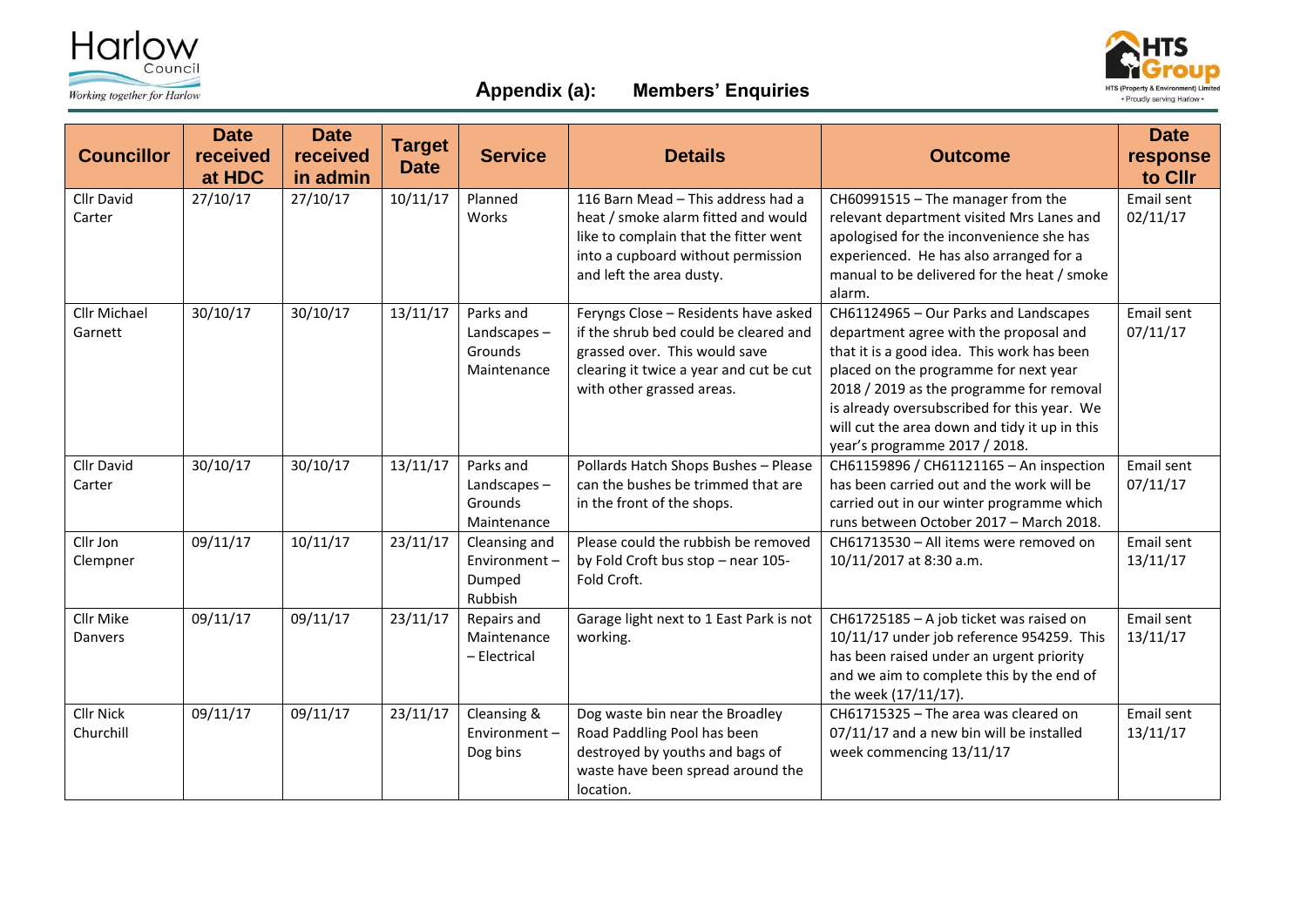



| <b>Councillor</b>             | <b>Date</b><br>received<br>at HDC | <b>Date</b><br>received<br>in admin | <b>Target</b><br><b>Date</b> | <b>Service</b>                                                      | <b>Details</b>                                                                                                                                                                                    | <b>Outcome</b>                                                                                                                                                                                                                                                                                                                   | <b>Date</b><br>response<br>to Cllr |
|-------------------------------|-----------------------------------|-------------------------------------|------------------------------|---------------------------------------------------------------------|---------------------------------------------------------------------------------------------------------------------------------------------------------------------------------------------------|----------------------------------------------------------------------------------------------------------------------------------------------------------------------------------------------------------------------------------------------------------------------------------------------------------------------------------|------------------------------------|
| <b>Cllr Maggie</b><br>Hulcoop | 13/11/17                          | 13/11/17                            | 27/11/17                     | Repairs and<br>Maintenance<br>- Roofing                             | 192 Carters Mead - Resident is<br>enquiring about the time factor on<br>removal of wasps next before work<br>can begin on drainage in same area<br>can begin.                                     | CH61924561 - The blocked guttering at the<br>rear of the property was cleared on<br>$30/10/17$ .                                                                                                                                                                                                                                 | Email sent<br>14/11/17             |
| Cllr Tony<br>Edwards          | 06/11/17                          | 06/11/17                            | 20/11/17                     | Repairs and<br>Maintenance<br>$-$ Glazing                           | A pane of glass at the front entrance<br>to the bloc 304 Barn Mead is badly<br>cracked and held together with<br>Sellotape.                                                                       | CH61513525 - A job ticket has been raised<br>under job reference 954625 on 14/11/17.<br>This has been placed on a standard priority<br>(20 working days).                                                                                                                                                                        | Email sent<br>14/11/17             |
| Cllr Simon<br>Carter          | 09/11/17                          | 09/11/17                            | 23/11/17                     | Parks and<br>Landscapes-<br>Playground<br>Maintenance               | There is a dirty sign at Kiln Lane play<br>area which needs attention.                                                                                                                            | CH61734028 - The sign has been inspected<br>and the team have attempted to clean the<br>sign although some marks could not be<br>removed. The sign will be replaced should<br>the playground be refurbished at any point<br>in the future.                                                                                       | Email sent<br>15/11/17             |
| Cllr Mark Ingall              | 14/11/17                          | 14/11/17                            | 28/11/17                     | Repairs and<br>Maintenance<br>$-$ Electrical /<br>Sub<br>Contractor | The intercom is not working properly<br>at Nicholls Tower.                                                                                                                                        | CH61976748 - A job ticket was raised on<br>09/11/17 under job reference 954055. This<br>was passed to our contractors 'OpenView'<br>on 14/11/17 to attend and rectify the fault<br>as soon as possible.                                                                                                                          | Email sent<br>15/11/17             |
| Cllr Mark Ingall              | 13/11/17                          | 13/11/17                            | 27/11/17                     | Repairs and<br>Maintenance<br>- Electrical /<br>Sub<br>Contractor   | The entry system for Nicholls Tower<br>is broken and causing a security risk.                                                                                                                     | CH61976748 - A job ticket was raised on<br>09/11/17 under job reference 954055. This<br>was passed to our contractors 'OpenView'<br>on 14/11/17 to attend and rectify the fault<br>as soon as possible.                                                                                                                          | Email sent<br>15/11/17             |
| Cllr Jean Clark               | 14/11/17                          | 14/11/17                            | 28/11/17                     | Cleansing and<br>Environment-<br><b>Street Scene</b>                | Resident is concerned at the lack of<br>maintenance in the Wooding Grove<br>area. Rubbish has accumulated for<br>months and there was one road<br>sweeper but has not been seen for<br>some time. | CH62010764 - The area was last swept six<br>weeks ago and the crew will be in the area<br>again on 21/11/17 which is slightly later<br>than usual due to leaf fall in other areas.<br>We were unaware of the dumped rubbish<br>and would recommend that residents<br>report dumped rubbish to Harlow Council<br>on 01279 446655. | Email sent<br>16/11/17             |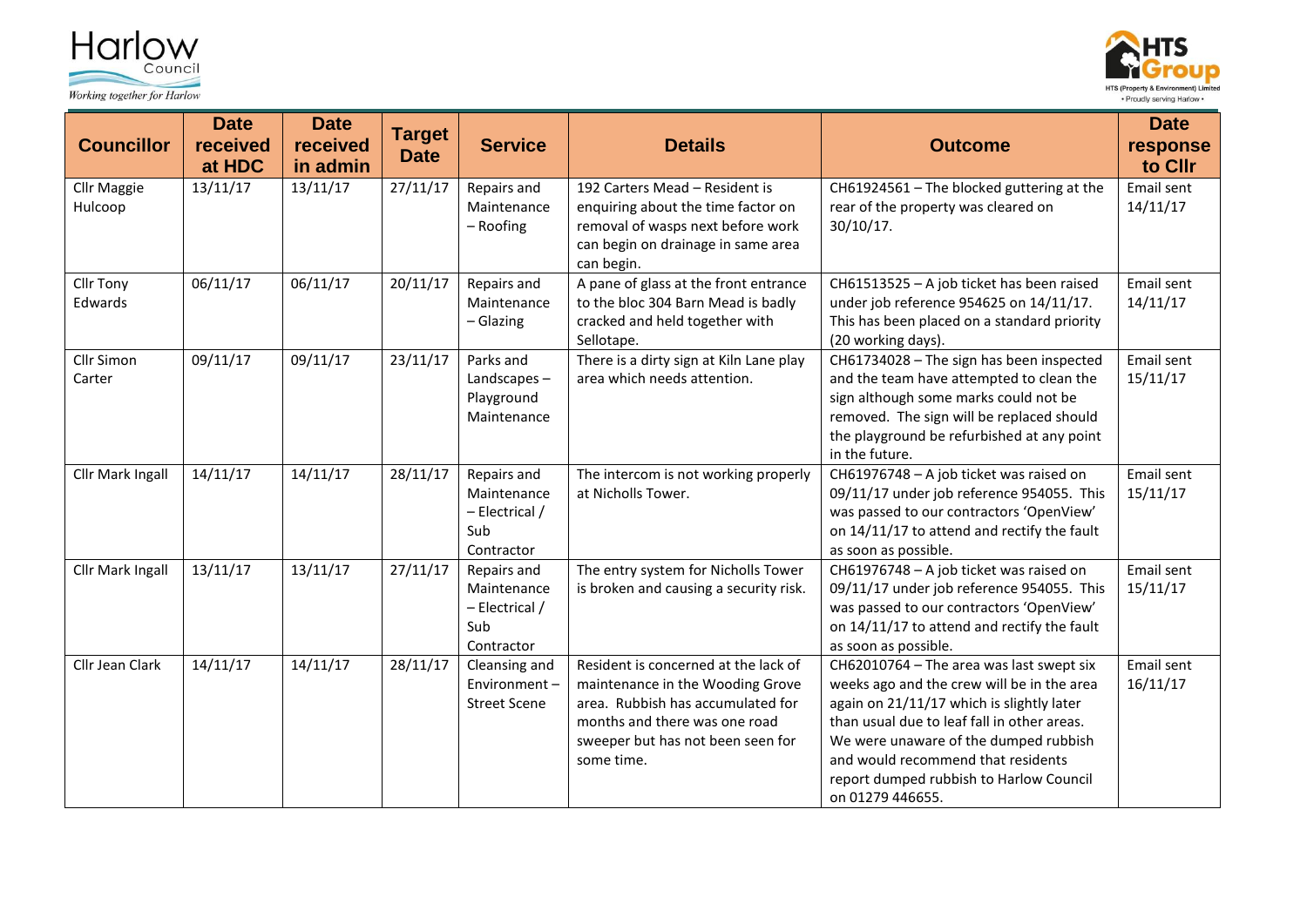



| <b>Councillor</b>             | <b>Date</b><br>received<br>at HDC | <b>Date</b><br>received<br>in admin | <b>Target</b><br><b>Date</b> | <b>Service</b>                                     | <b>Details</b>                                                                                                                                                                                                                                                                                                                                | <b>Outcome</b>                                                                                                                                                                                                                                                                                                                                                                                                                                                                                                                                                                                                                                        | <b>Date</b><br>response<br>to Cllr |
|-------------------------------|-----------------------------------|-------------------------------------|------------------------------|----------------------------------------------------|-----------------------------------------------------------------------------------------------------------------------------------------------------------------------------------------------------------------------------------------------------------------------------------------------------------------------------------------------|-------------------------------------------------------------------------------------------------------------------------------------------------------------------------------------------------------------------------------------------------------------------------------------------------------------------------------------------------------------------------------------------------------------------------------------------------------------------------------------------------------------------------------------------------------------------------------------------------------------------------------------------------------|------------------------------------|
| Cllr Nick<br>Churchill        | 15/11/17                          | 17/11/17                            | 29/11/17                     | Cleansing and<br>Environment-<br>Dumped<br>Rubbish | On the footpath, next to slope<br>leading to 206 Brockles Mead there<br>is some dumped rubbish.                                                                                                                                                                                                                                               | CH62078576 - All items were removed on<br>$16/11/17$ .                                                                                                                                                                                                                                                                                                                                                                                                                                                                                                                                                                                                | Email sent<br>17/11/17             |
| Cllr Eddie<br>Johnson         | 15/11/17                          | 15/11/17                            | 29/11/17                     | Repairs and<br>Maintenance<br>- Fencing            | There is a vandalised wooden fence<br>in Old Orchard. There is only one<br>entrance / exit into the top part of<br>Old Orchard and the vandals used to<br>go down the lane between the back<br>of Old Orchard properties and<br>Abbotsweld School. Please can the<br>fence be reinstated ASAP as<br>residents are worried about<br>vandalism. | CH62084974 - A job ticket has been raised<br>under Call ID 955803 for an inspection to be<br>carried out. This work has been placed on a<br>planned priority which means it can take up<br>to and including 52 weeks although this is<br>rarely the case.                                                                                                                                                                                                                                                                                                                                                                                             | Email sent<br>22/11/17             |
| Cllr Karen<br>Clempner        | 20/11/17                          | 20/11/17                            | 04/12/17                     | Parks and<br>Landscapes-<br>Grounds<br>Maintenance | When will the hedges in Barn Mead<br>by the Salvation Army will be cut. Is<br>there a date in the winter<br>programme? Also, when will the<br>edge by 180 be cut. The resident of<br>179 also advises that the moss has<br>not been scraped off the path yet?                                                                                 | CH62372629 - We are unable to provide<br>exact dates as these can change according<br>to weather and other variables. Our winter<br>programme moves from area to area and<br>we are unable to 'jump about' as this<br>reduces effectiveness. We expect to be in<br>Barn Mead towards the end of the winter<br>programme late February / March 20178<br>and all hedges on contact will be cut now.<br>The moss (which is outside our scope of<br>works) is being done as a one off and is<br>programmed for this week, I am sorry for<br>the delay. All hard surfaces have been<br>sprayed as per our contract, but moss is<br>particularly resistant. | Email sent<br>23/11/17             |
| <b>Cllr Nick</b><br>Churchill | 20/11/17                          | 20/11/17                            | 04/12/17                     | Parks and<br>Landscapes-<br><b>Trees</b>           | There are cherry trees overhanging<br>the footpath next to 154 Hull Grove.<br>Resident reports that part of the tree<br>is dying and shedding branches.<br>Please remove deadwood.                                                                                                                                                            | CH62362665 - The cherry trees will have<br>the deadwood removed and a crown lift of<br>2.5 metres within 80 working days. New<br>enquiry CH62532752.                                                                                                                                                                                                                                                                                                                                                                                                                                                                                                  | Email sent<br>23/11/17             |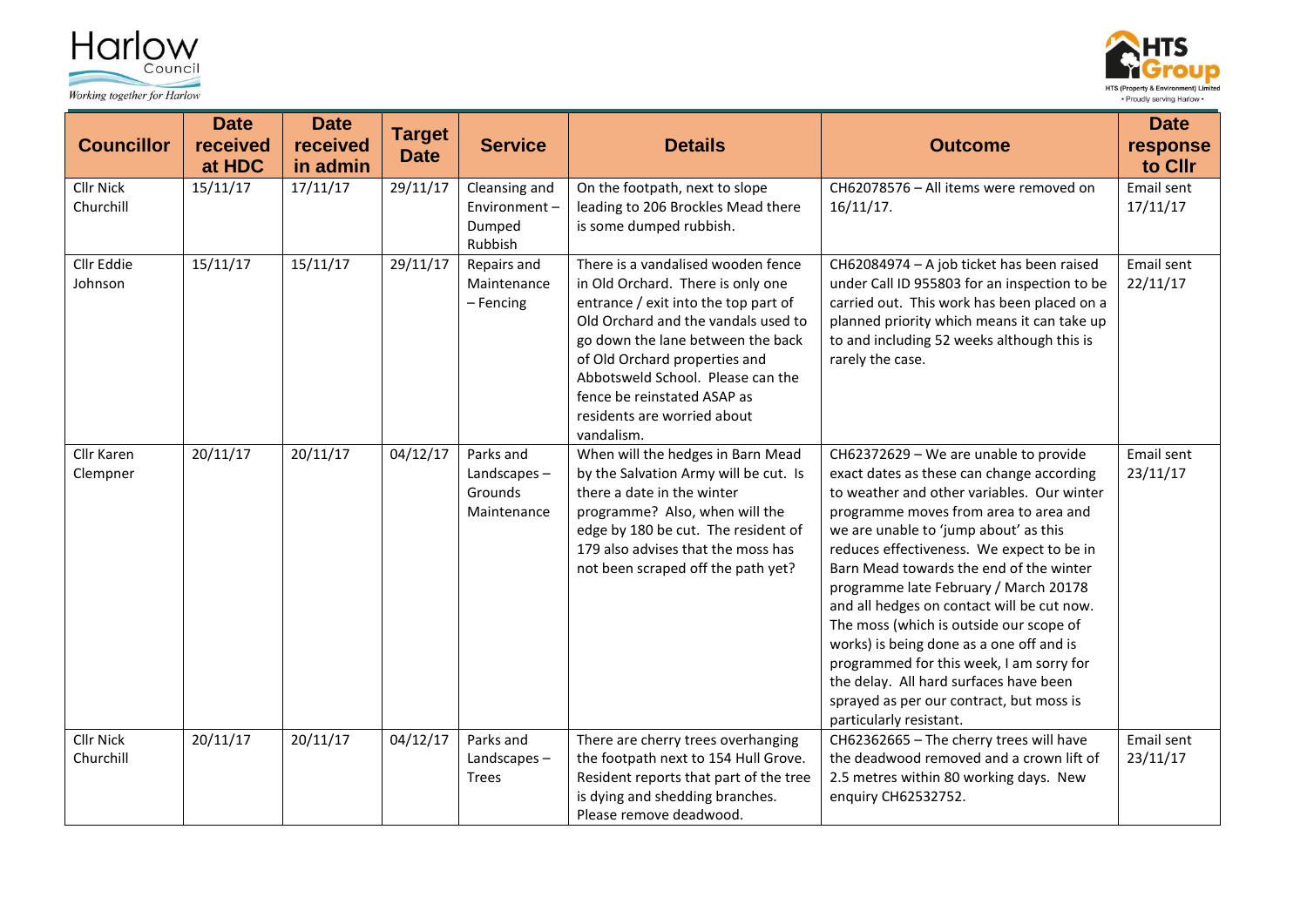



| <b>Councillor</b>             | <b>Date</b><br>received<br>at HDC | <b>Date</b><br>received<br>in admin | <b>Target</b><br><b>Date</b> | <b>Service</b>                                                             | <b>Details</b>                                                                                                                           | <b>Outcome</b>                                                                                                                                                                                                                                                                                                                                                                                                                   | <b>Date</b><br>response<br>to Cllr |
|-------------------------------|-----------------------------------|-------------------------------------|------------------------------|----------------------------------------------------------------------------|------------------------------------------------------------------------------------------------------------------------------------------|----------------------------------------------------------------------------------------------------------------------------------------------------------------------------------------------------------------------------------------------------------------------------------------------------------------------------------------------------------------------------------------------------------------------------------|------------------------------------|
| <b>Cllr Joel Charles</b>      | 20/11/17                          | 20/11/17                            | 04/12/17                     | Parks and<br>Landscapes-<br><b>Trees</b>                                   | Please could the large sycamore tree<br>be attended to near 69 the Oxleys.                                                               | CH62365262 - We will arrange to sever the<br>ivy to increase the light penetrating the<br>crown within 80 working days. New enquiry<br>CH62533069.                                                                                                                                                                                                                                                                               | Email sent<br>23/11/17             |
| Cllr Mark Ingall              | 20/11/17                          | 20/11/17                            | 04/12/17                     | Parks and<br>Landscapes-<br>Grounds<br>Maintenance                         | Bushes outside 75 & 77 Hookfield<br>are very overgrown, please can they<br>be trimmed back.                                              | CH62359669 - The brambles will be cut by<br>the end of November and the shrub bed will<br>be stooled on the winter programme which<br>runs until March 2018.                                                                                                                                                                                                                                                                     | Email sent<br>23/11/17             |
| Cllr Bob Davis                | 28/11/17                          | 28/11/17                            | 12/12/17                     | Parks and<br>Landscapes-<br>Grounds<br>Maintenance                         | Please can the hedges be cut in front<br>of the houses in the region of 209<br>Ladyshot and behind the houses.                           | CH2890759 - This work will be carried out<br>in our winter programme which runs until<br>the end of March 2018. I am sorry that I<br>cannot give a precise date for this work to<br>be carried out.                                                                                                                                                                                                                              | Email sent<br>29/11/17             |
| <b>Cllr Nick</b><br>Churchill | 20/11/17                          | 20/11/17                            | 04/12/17                     | Parks and<br>Landscapes $-$<br>Grounds<br>Maintenance<br>and Tree<br>works | Please can the hedge be cut back at<br>the rea of 10 and 11 Taylifers. Also,<br>can the tree be crowned to allow<br>light into the path. | CH62364592 - We have attempted to cut<br>the hedges previously, although with cars<br>parking in front of the hedge it was making<br>access an issue. However, the hedges were<br>cut on 28/11/17. The tree will have the<br>lowest secondary branches removed within<br>80 working days.                                                                                                                                        | Email sent<br>29/11/17             |
| Cllr Simon<br>Carter          | 17/11/17                          | 17/11/17                            | 01/12/17                     | Parks and<br>Landscapes $-$<br>Grounds<br>Maintenance                      | Please can the hedge be cut on the<br>footpath on Edinburgh Way                                                                          | CH62211409 - SP has advised that this is<br>the responsibility of the company adjacent.<br>She believes it has been passed to Essex<br>County Council in the past but it is not part<br>of the adopted footpath. It shows clearly<br>on the community maps as the<br>responsibility of whoever is in the unit.<br>Harlow Council can serve an overhanging<br>vegetation notice and SP has passed this via<br>email to WH at HDC. | Email sent<br>29/11/17             |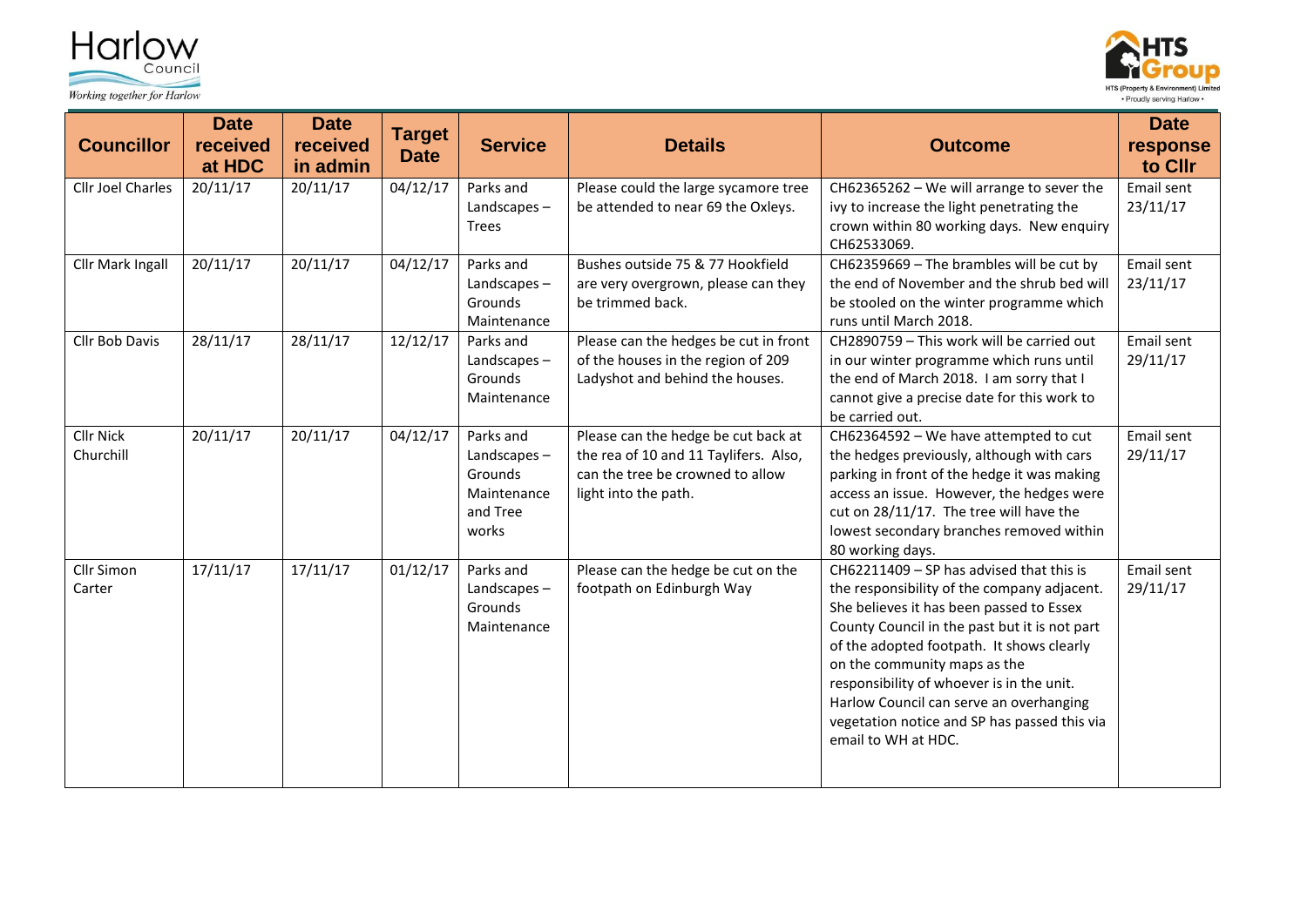



| <b>Councillor</b>      | <b>Date</b><br>received<br>at HDC | <b>Date</b><br>received<br>in admin | Target<br><b>Date</b> | <b>Service</b>              | <b>Details</b>                                                       | <b>Outcome</b>                                         | <b>Date</b><br>response<br>to Cllr |
|------------------------|-----------------------------------|-------------------------------------|-----------------------|-----------------------------|----------------------------------------------------------------------|--------------------------------------------------------|------------------------------------|
| Cllr Nick<br>Churchill | 26/11/17                          | 27/11/17                            | 08/12/17              | Cleansing &<br>Environment- | Dumped rubbish on grass next to bin<br>compound near to 270 Brockles | CH62752160 - All items were removed on<br>$27/11/17$ . | Email sent<br>29/11/17             |
|                        |                                   |                                     |                       | Dumped<br><b>Rubbish</b>    | Mead.                                                                |                                                        |                                    |
| Cllr Nick              | 20/11/17                          | 20/11/17                            | 04/12/17              | Repairs and                 | Car park opposite 77 Hull Grove -                                    | CH62361636 - a job ticket has been raised              | Email sent                         |
| Churchill              |                                   |                                     |                       | Maintenance                 | boundary rail has been demolished.                                   | under job reference 956864 and placed on a             | 29/11/17                           |
|                        |                                   |                                     |                       | $-$ Fencing                 | Car park opposite 103 and 164 brick                                  | planned priority which means it can take up            |                                    |
|                        |                                   |                                     |                       |                             | water tap surround damaged beyond                                    | to 52 weeks although this is rarely the case.          |                                    |
|                        |                                   |                                     |                       |                             | repairs and needs removing.                                          |                                                        |                                    |